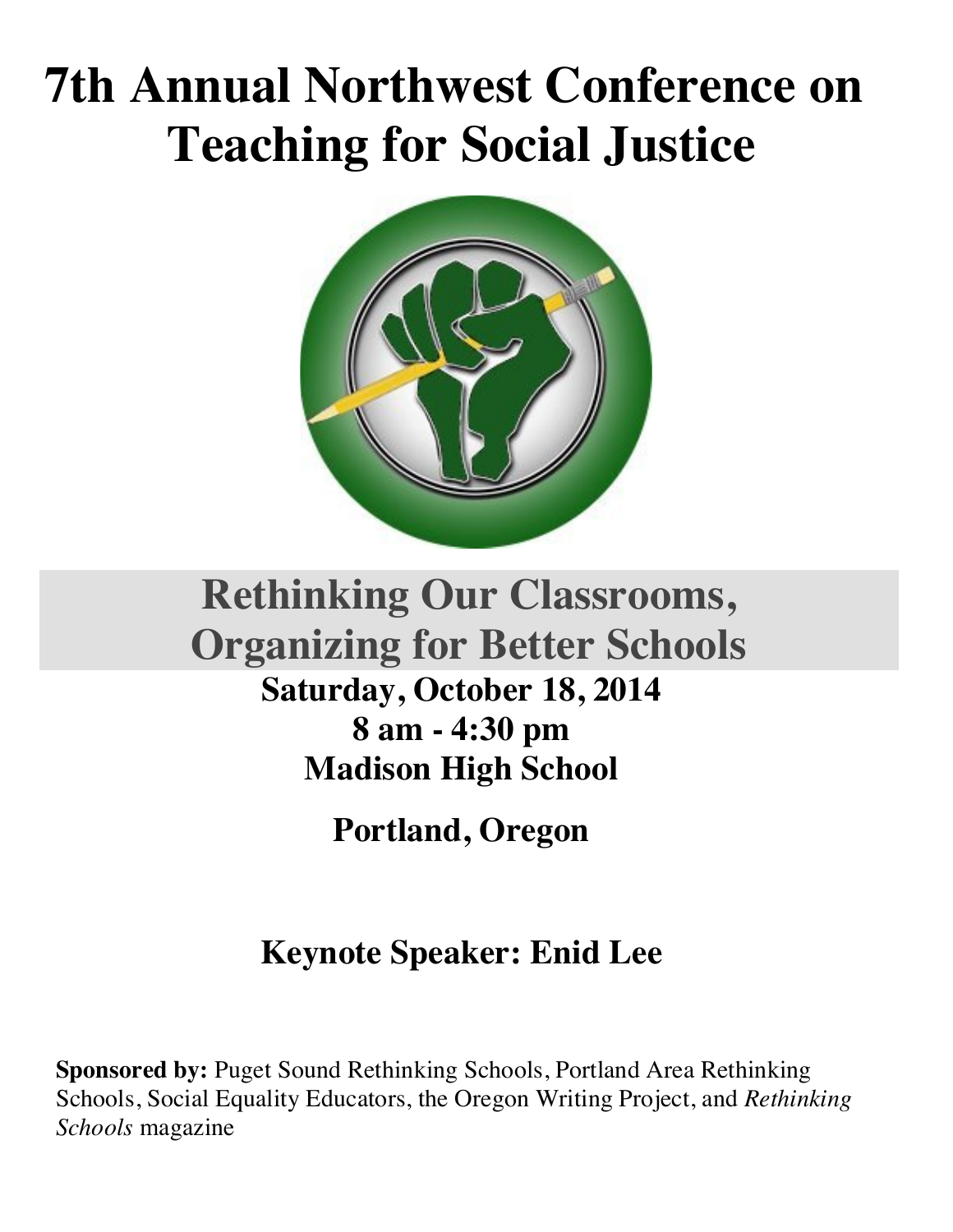### **Teaching for Social Justice in the Pacific Northwest: The folks who created this conference**

#### **Portland/Vancouver Area: Portland Area Rethinking Schools (PARS)**

For more than 20 years, Portland Area Rethinking Schools has worked to support public education and social justice teaching. PARS includes teachers, parents, students, community activists, and teacher educators who believe excellent and equitable public schools are essential for all students to reach their potential and for the creation of a just and democratic society. For more information and to sign up for updates on events and meetings, go to our website: www.portlandrethinkingschools.org.

#### **Seattle Area: Puget Sound Rethinking Schools (PSRS)**

Puget Sound Rethinking Schools is a group of educators, parents, and concerned community members from around the Seattle area. We embrace the principles embodied in *Rethinking Schools* magazine. We have been working since 1997 to promote the education of the whole child, organize against high stakes testing, support social justice and anti-racist/multicultural education, and to share resources and provide support to one another. Contact PSRS by emailing Sarah Heller McFarlane: shmcfar@earthlink.net.

#### **Social Equality Educators (SEE)**

Social Equality Educators (SEE) is a rank and file organization of activist educators in Seattle and the Portland area. We seek to transform education in terms that empower students, teachers, and the communities that our public schools serve. As NEA members, we understand that the educators' union has a vital role to play in creating an equitable education system. As educators, we understand the importance of using culturally relevant and holistic curriculum to empower our students. We have come together to fight against the corporate reform of our schools and to organize for a socially just education system. In Seattle, contact us at: info@seattlesee.org; in Portland, contact us at seepdx@gmail.com.

#### **The Oregon Writing Project**

The Oregon Writing Project, a collaboration program between Lewis & Clark College and area schools and districts, offers programs designed to improve the writing of Oregon's K-12 students and teachers. See http://graduate.lclark.edu/programs/oregon\_writing\_project/ for more information.

#### **Rethinking Schools**

Rethinking Schools is a national publisher of educational materials—books like *Rethinking Elementary Education*, *Teaching for Joy and Justice*, and *Rethinking Columbus*, as well as the quarterly magazine, *Rethinking Schools*. It is committed to the vision that public education is central to the creation of a humane, caring, multiracial democracy. Rethinking Schools seeks to balance classroom practice and broader education activism. *Rethinking Schools* magazine articles are written by and for teachers, parents, and students. See www.rethinkingschools.org for more information. Please subscribe.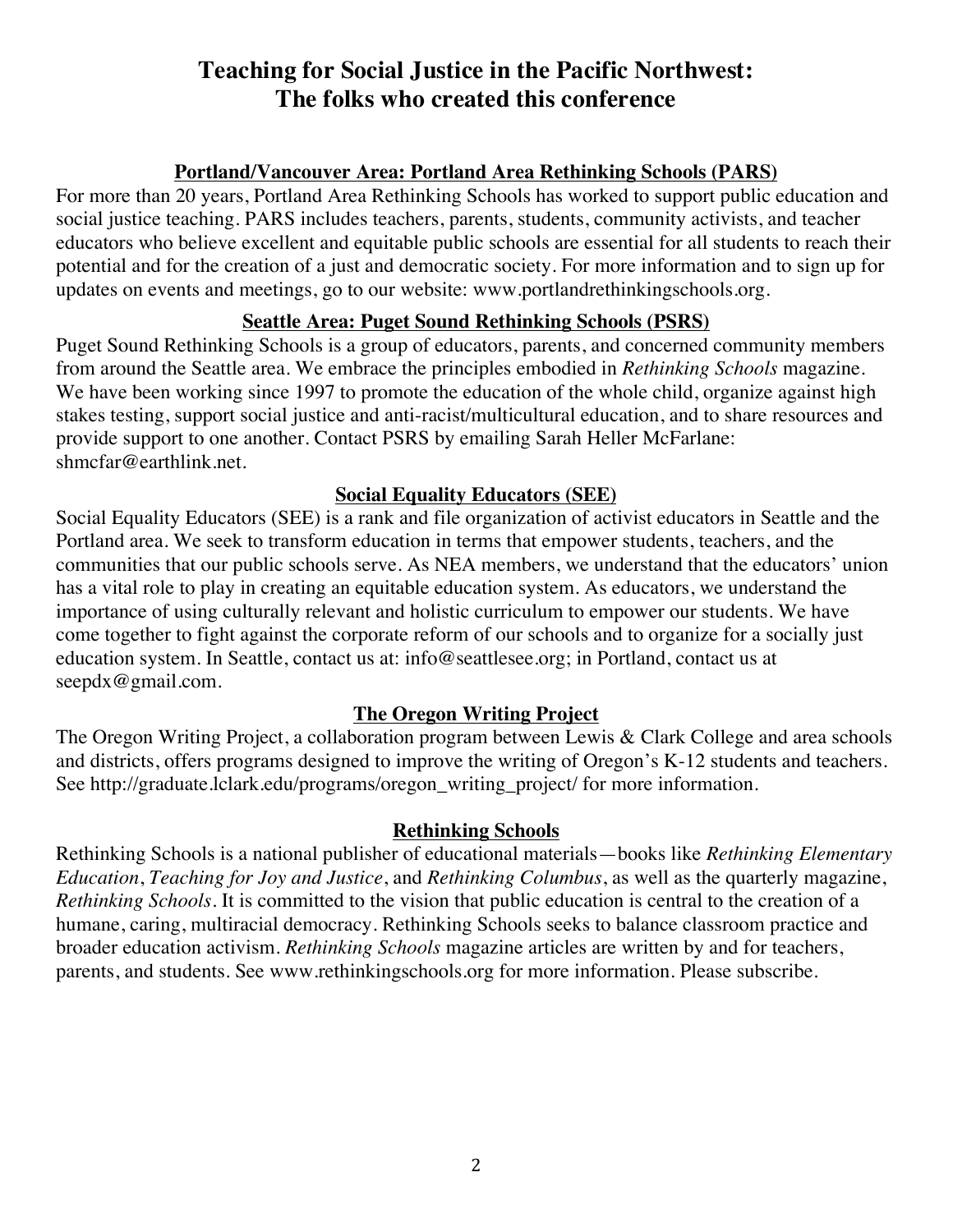### **Welcome to the Seventh Annual Northwest Teaching for Social Justice Conference: "Rethinking Our Classrooms, Organizing for Better Schools"**

**Saturday October 18, 2014**

| Check-in, workshop sign up, Resource Fair, food & drink                  | 8:00-9:00      |
|--------------------------------------------------------------------------|----------------|
| <b>Opening and Welcome:</b>                                              | $9:00-10:00$   |
| <b>Keynote Speaker: Enid Lee</b>                                         |                |
| "Disrupting Systems of Racism in Our Districts, Schools, and Classrooms" |                |
| <b>Workshop Session #1</b>                                               | $10:15-11:45$  |
| Lunch/Regional Meetings (if interested), Resource Fair                   | 11:45-12:30    |
| <b>Workshop Session #2</b>                                               | $12:45 - 2:15$ |
| <b>Workshop Session #3</b>                                               | $2:30-4:00$    |
| <b>Featured presentation during Session #3:</b>                          |                |
| <b>Rethinking Schools editor, Stan Karp</b>                              |                |
| "Surviving School Reform: When the Reformers Come to Town"               |                |
| <b>Education Activism: Where Do We Go from Here?</b>                     | $4:10-4:40$    |
| <b>Clean up party for all</b>                                            | $4:30 +$       |

*Please help us leave Madison High School High School in beautiful condition by moving the classrooms back to their original seating arrangements at the end of the day. A map of each classroom should be taped to the classroom wall near the door. Please consider staying a few minutes after the conference to help us with general cleanup. Thank you!*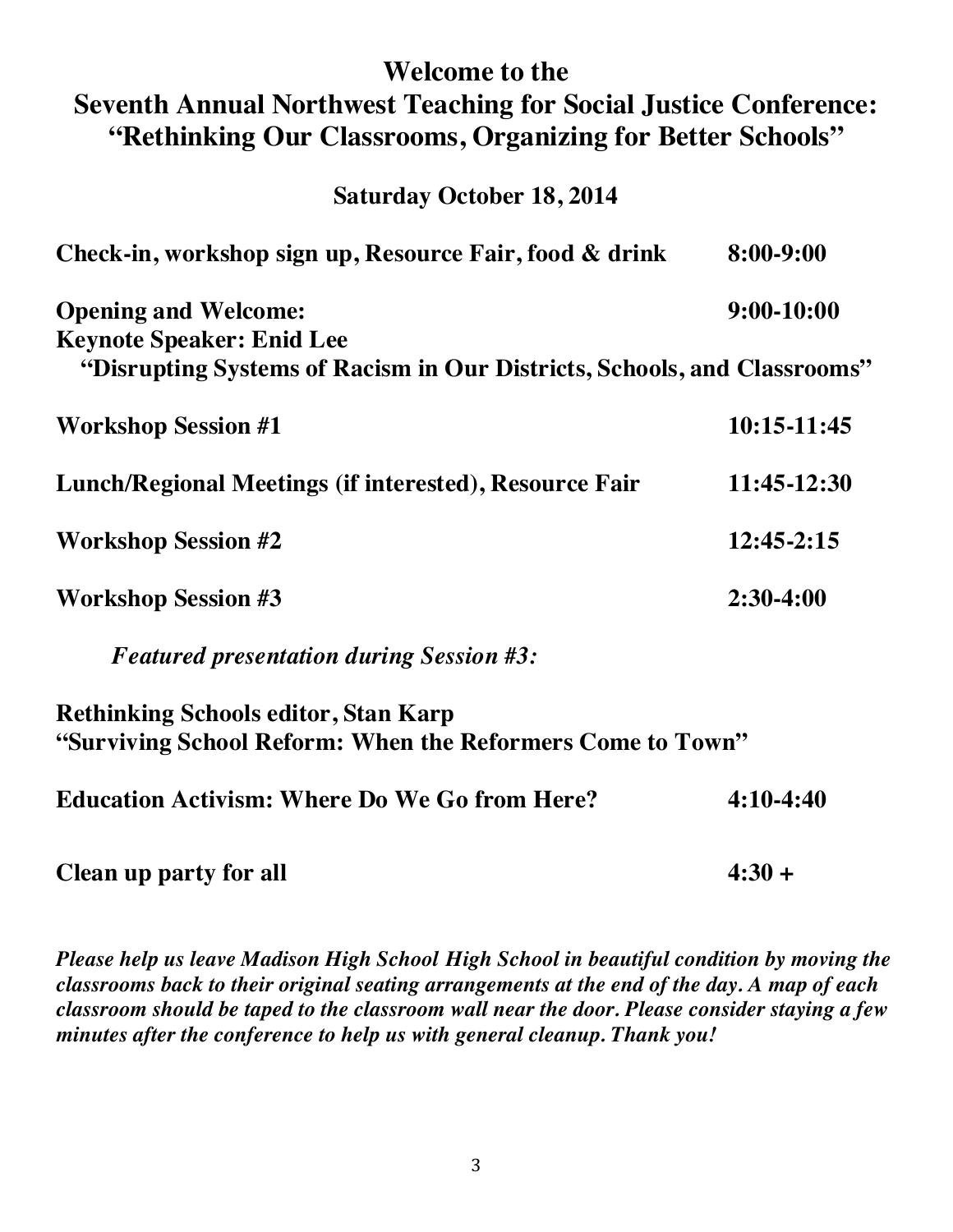### **Workshops**

### **Session #1: 10:15-11:45**

#### *Please sign up for the workshops and attend only those workshops. Refer to the separate handout to determine where workshops will take place.*

#### **With Many Hands Big and Small Together We Built An Elephant Wall**

In 2013, the preschool children at Tulip Tree Preschool in Southeast Portland designed and built a life-sized cob elephant wall in their Commons. This workshop tells the story, history, and pre-history of Tulip the Elephant; and looks at the Constructivist approach, investigating how children, in conjunction with the greater community, build their lives and their sense of Place. **Early Childhood**

*Sarah-Luella Baker is the director and a lead teacher at Tulip Tree Preschool in Southeast Portland. Since 1997 Sarah-Lu has been teaching, learning, directing and creating in diverse educational and performing arts settings around the western United States.* 

#### **"Riffing on the Dream": Using video to foster student voice and encourage dialogue about stereotypes and racism within your school and community**

The Black Student Union at Chief Sealth International High School asked the students: 'What questions do you have for us?' and they responded. The BSU used this as a springboard to create a video documentary to break down stereotypes, foster student voice, and develop skills in video, interviewing, and group decision-making. In this workshop we'll watch the video, talk with students who made it, and provide step-by-step tips for replicating this project in your school. **Secondary** 

*Presenters include student leaders from Chief Sealth International High School in Seattle who were involved in this project and social studies teachers who supported the students in completing the project: Beza Bogale (Student), Da'monee Ross (Student), Precious Manning (Student), Franky Price (Student), Haley Yoshitomi (Student), Fatuma Yusuf (Student), Paul Fischburg (Teacher), and Ian Golash (Teacher).*

#### **Gentrification: Teaching About Race and Dispossession**

Constructing social justice classrooms for children requires a curriculum that bends to students' needs as issues about race, class, gender, and difference arise. In this session, we will attend to the nuts and bolts of fiction writing, but we will also use writing to understand the mechanisms of gentrification through an examination of Portland's Albina community. Participants will discover how to help students uncover those moments in a community's life when an act of injustice occurred, and then to use historical evidence to create a piece of historical fiction to keep the memory alive. **Middle/Secondary/Parents/General**

*Linda Christensen is a Rethinking Schools editor and the Director of the Oregon Writing Project at Lewis & Clark College. She is the author of* Reading, Writing, and Rising Up *and* Teaching for Joy and Justice.

#### **Foursquare aka Warsquare**

Participants will experience greed, injustice, domination, first world privilege, laws, competition, patriarchy, solidarity, and resistance as they compete for land, money, resources, and power by playing the innocent playground game of foursquare aka warsquare. **Elementary/Middle/Secondary/Parents/General** *Bryan Chu, Alejandra Nava-R, and Chris Riser teach middle school in Portland Public Schools.*

#### **Steppingstones to Your Identity as a Racial Being**

Participants will reflect on the events, people, and places in their lives who/that were pivotal in shaping their identity as racial beings. How did they come to have the biases, assumptions, and prejudices about people different than themselves? How does white privilege play into their lives? Participants will work in solitude and community, in small groups, and in the large group.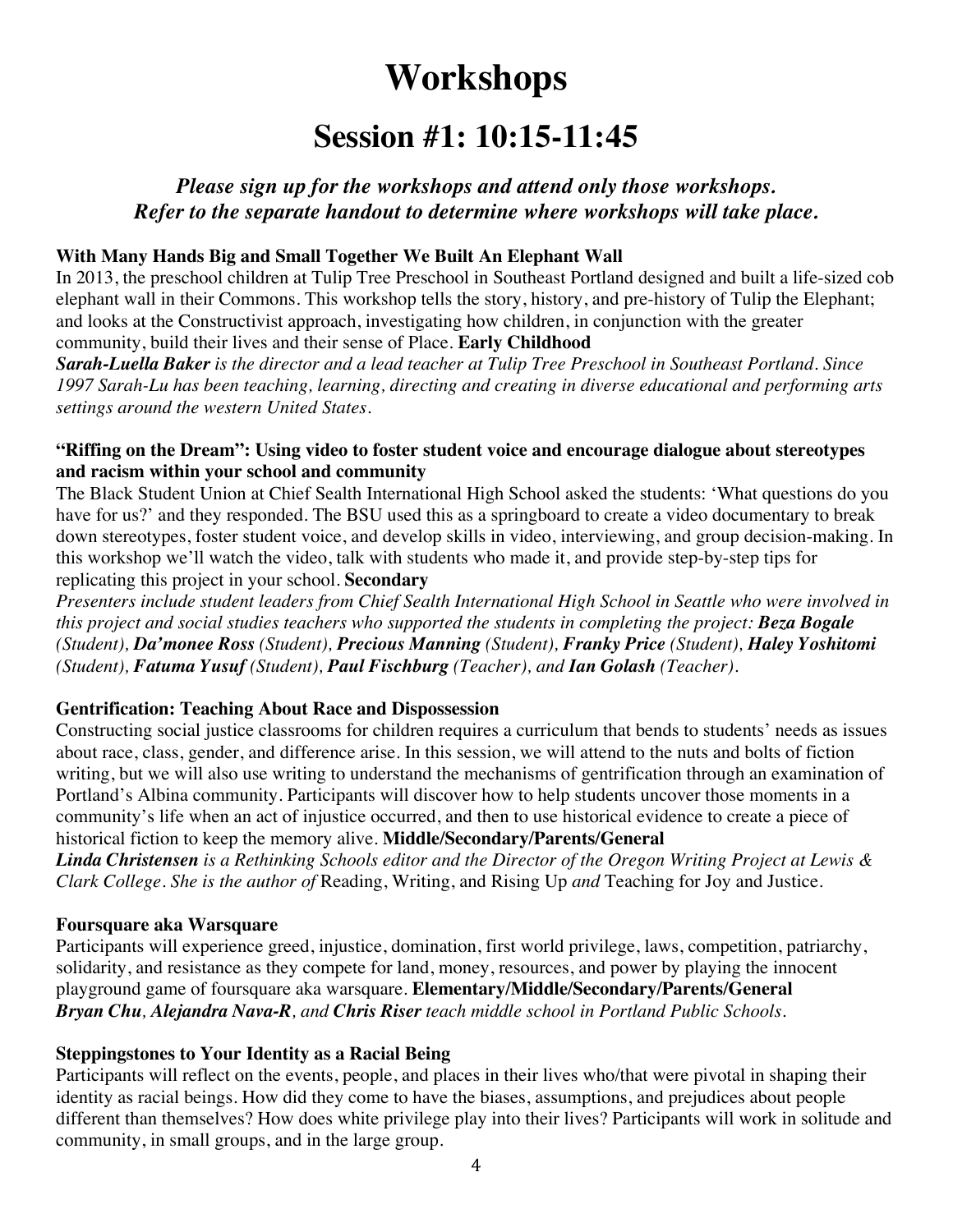#### **Early Childhood/Elementary/Middle/Secondary/Parents**

*Anita Garcia Morales was a teacher in Seattle School District for more than 20 years. Currently she is an Equity & Race Relations Specialist with Seattle coaching/mentoring teachers and administrators in anti-racist, social justice work. She works as a consultant doing race and equity work with many school districts and community organizations.*

#### **More Than a Score: Boycotts, opt-outs, walkouts, and other actions against high-stakes testing**

This workshop will share the stories of some of the most inspiring examples of resistance to high-stakes testing from around the country—what has come to be known as the "Education Spring," now the largest movement against high-stakes testing in U.S. history. Gathering lessons from teachers leading boycotts, students leading walkouts, and parents leading opt-out campaigns, participants will create their own plan of action for taking on the tests. **General**

*Jesse Hagopian teaches history and is the co-advisor for the Black Student Union at Seattle's Garfield High School—site of the historic boycott of the MAP test. Jesse is a Rethinking Schools editorial associate and the editor of the forthcoming book,* More Than a Score: The New Uprising Against High-Stakes Testing*.*

#### **A Human Face on War: Poetry and Art Created by Young People Who Have Suffered War's Consequences**

Using visual images and poetry created by young people who have experienced war can become a powerful tool for social justice education. These real world examples help high school students empathize with the tremendous consequences of war. Workshop activities will demonstrate how these materials serve as springboards for creating original poems that provide students with deeper understandings of the complexities and after-effects of war, and motivate them to consider more humane forms of co-existence.

#### **Secondary/College**

*Merna Ann Hecht, storyteller, poet, essayist and teaching artist, founded and co-directs a poetry project with refugees at Foster High School in Tukwila, Wash., the country's most language-diverse high school. She teaches Humanities, Social Justice, and Creative Writing courses at the University of Washington, Tacoma. Among her essays are "How Long Peace Takes: Writing About World Issues Using the Poetry of Naomi Shihab Nye."* 

#### **Red Lines and Green Books: Teaching Young Students About Resisting Redlining**

This workshop offers a model of how to do social justice work with young learners. In this workshop I will walk teachers through a unit on the U.S. Civil Rights Movement that I taught to my 1st and 2nd grade class. The workshop invites teachers to think together about strategies people use to fight for justice. Replicating the work my students did, participants will collaborate on writing a brief play about the racist banking practice of redlining. There will be time for reflection and generating ideas for units that participants can take back to their own work. **Early Childhood/Elementary/Middle**

#### *Katharine Johnson is a teacher in Portland. She is also co-director of the Oregon Writing Project and active in Portland Area Rethinking Schools.*

#### **Race, Place, and Food**

The average American diet is the most calorie-laden, yet one of the least nutritious in the world. But is this due to choice or necessity? People of color suffer from diet-related illnesses at a higher rate than whites. Many also live in areas with little access to healthy, affordable, and easy-to-prepare foods. Outnumbered by the masses of fast-food restaurants and liquor stores that fill the neighborhood, the few healthy stores are also out of price range for people below median income. Through neighborhood mapping and analyzing health statistics, participants in this workshop will discover correlations between race, income, and food accessibility and engage in an essay writing lesson appropriate across middle and high school grade levels. **Middle/Secondary** *Chrysanthius Lathan is a public school 8th-grade teacher and writing coach in Portland. She is an Oregon Writing Project coach and author of "Dear White Teacher" in the current issue of Rethinking Schools.*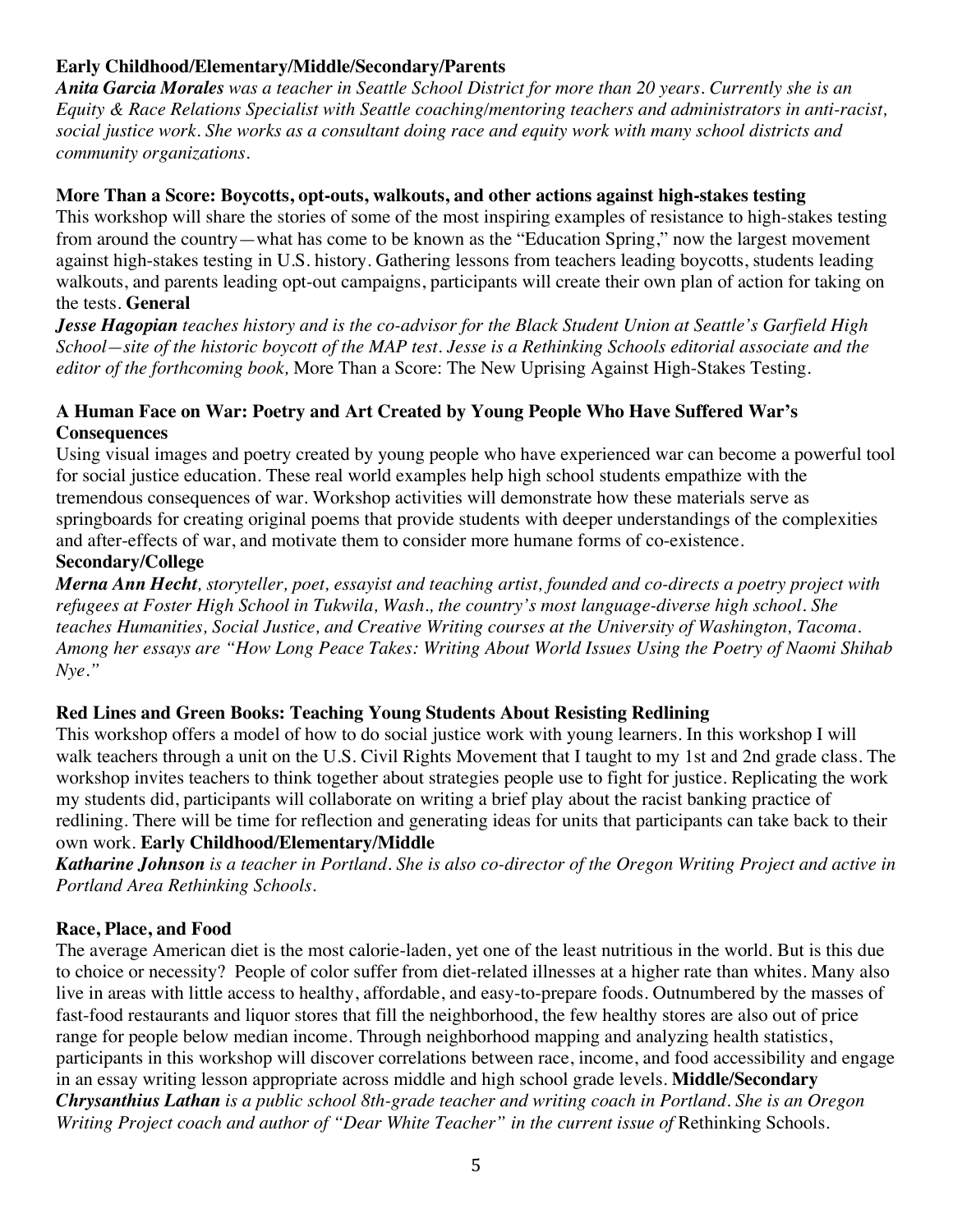#### **"Why am I the only black student in this class?"**

In this session, three teachers will discuss racial enrollment inequities in science classes at Grant High School. We will present school data, past efforts, and our current work. Participants will hear from students about their experiences and what needs to change. Finally, participants will consider similar issues at their own schools. Each participant will leave with a better understanding of how enrollment inequities happen and how educators and students can work together to counter these forces. **Secondary/Parents/General**

*Amy Lindahl teaches introductory and advanced courses in Biology at Grant High School in Portland. She has presented previously at NWTSJ conferences and has written for* Rethinking Schools *magazine. Keri Pilgrim teaches Ecology and Anatomy & Physiology courses at Grant. Ethan Medley teaches Physics and AP Physics at Grant. They will be joined by Grant students Brianna Hayes, Hunter Stewart, and Kendall Wilson.*

#### **Strength for the Continuing Journey: Keeping Teachers of Color in the Profession**

Today, less than 15 percent of teachers working in the nation's public K-12 system are teachers of color. This workshop seeks to create a venue for teachers of color working within the public K-12 system to talk about experiences, successes, and struggles. A panel of working teachers will be featured and share their experiences from the field. This workshop also continues the conversation and work undertaken in last year's NWTSJ session. All are welcome to this dialogue. **Early Childhood/Elementary/Middle/Secondary/General** *Anthony Longoria is a doctoral student in multicultural education at the University of Washington, Seattle. He is a former high school humanities teacher. Luis Escamilla is currently an ELL/social studies teacher at Foster High School in Tukwila, Wash. He also serves on an equity committee for his district.*

#### **Billions of Dreams and Billionaire Schemes**

As a student, parent, teacher, or public education advocate, you are well aware of the billions of dreams we all have for the future. What you may not be aware of is the billionaire schemes that threaten that future. Who are the "reformers"? How can you recognize them? Why are they bad for public education? In this day of government agencies and venture philanthropies run amok, how do you know whom to trust?

#### **Early Childhood/Elementary/Middle/Secondary/Parents/General**

*Deb Mayer has taught for many years in public schools, private schools, and charter schools in Indiana and Florida. She also taught pre-service teachers at Indiana University (IUPUI). She is a co-founder of Oregon Save Our Schools and founder of Great Schools for America.*

#### **Queering Elementary Education**

Introducing children to sexual orientation is contentious, mostly due to the rhetoric of the innocent, non-sexual child. This gives rise to a discourse of protection, which makes talking about sexuality, and particularly homosexuality, in elementary school risky and unsafe. Yet, there's an urgent need to combat heteronormativity that surfaces in kindergarten and persists in middle and high school. Participants will discuss ways sexual orientation surfaces in elementary school and examine tools for queering their practice.

#### **Early Childhood/Elementary**

*Olivia Murray works as an Assistant Professor in the Graduate School of Education at Portland State University. In June 2014 Routledge published her book* Queer Inclusion in Teacher Education: Bridging Theory, Research, and Practice.

#### **What's In Your Cell Phone: Investigating Social and Political Issues Around Natural Resources**

Cell phones touch everyone's life and therefore provide a ready and interesting connection to integrate learning about natural resources and social and political implications of their use, especially for high school- and college-age students. This lesson is designed for a physical geology lab class but is also appropriate for an environmental studies curriculum. **Secondary**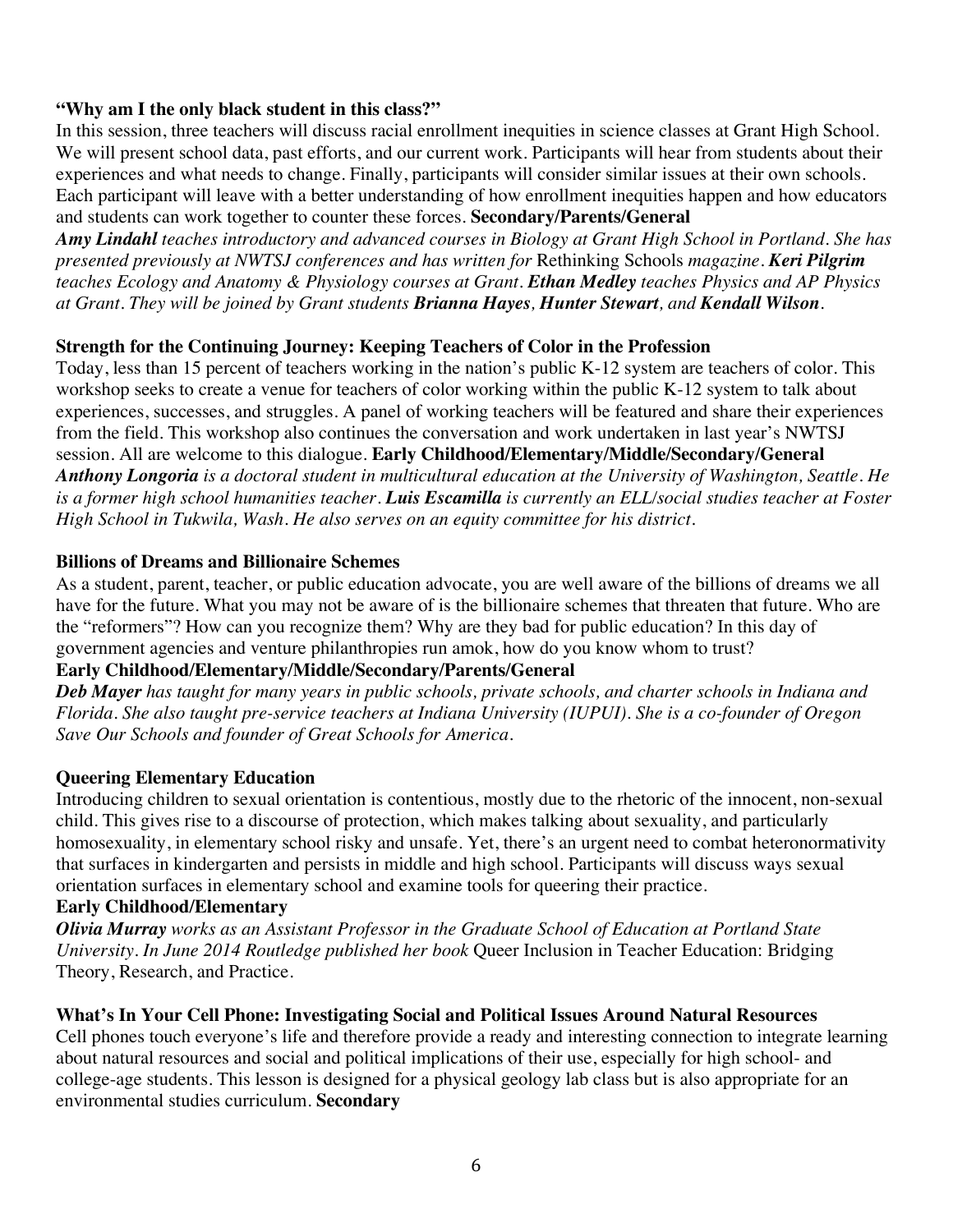*Matt Nyman is a geologist by training with more than 15 years experience working with pre- and in-service teachers. His interest in social justice is sparked by a desire to make science learning relevant to students' lives.*

#### **Hidden Agender**

In this workshop, we will explore the hidden curriculum in our society and educational system, and subtle messages we give students about gender roles. Using research data, as well as participants' observations, we will explore the expectations schools and society have for children based on gender, how students are treated based on gender, and the ramifications for society. Participants will develop goals and strategies to interrupt gender bias in their classrooms.

#### **Early Childhood/Elementary/Middle/Secondary**

*Fran Partridge has been in education for more than 30 years, as a teacher, instructional coach, and mentor. She has her MA in Educational Policy and her administration credential in Washington. For years, she has facilitated workshops on gender, racism, and social justice. She is an Equity and Race Relations Specialist for Seattle Public Schools. Dylan Bosseau is an early childhood educator who has his masters in education and social work. He has facilitated gender workshops for more than five years for early childhood educators and pre-service teachers.* 

#### *Brown v. Board* **at 60: How did we do?**

Participants will use tables and graphs prepared for the report, *Brown at 60: Great Progress, a Long Retreat and an Uncertain Future* by Gary Orfield and Erica Frankenberg published in 2014 by The Civil Rights Project, to make observations and form essential questions about the effectiveness of Civil Rights legislation from 1954 to the present. This lesson could be incorporated into the curriculum for the book *Warriors Don't Cry*. Desegregation data have been regionalized in the report, but statistics that show trends in Portland and Seattle school enrollment will also be available. **Secondary**

Susan Pfohman is a secondary math teacher in Portland who encourages writing in her classroom and the use of data in language arts and social studies classrooms. She has earned a certificate as a writing coach through *the Oregon Writing Project.*

#### **Where Did All the Buffalo Go?**

Participants will explore the almost total transformation of Great Plains ecology in the 19th century. From bison to cattle, from cottonwoods and buffalo grass to megafarms. The human impact of both Native Americans and whites will be examined. Using this content, we will use a "concept sorting" activity and a role play to improve student discussion and writing. A curriculum lab to explore ways to use this material will close the workshop. **Middle/Secondary/Parents/General**

*Mike Radow has taught for more than 30 years in Oregon, Kentucky, Morocco, and Washington. He has been a local union president and long time bargainer for his district.*

#### **Restorative Justice in Schools**

Unacceptably high push-out rates that disproportionately affect students of color, and changes in Oregon State law mandate us to rethink how we do discipline in schools. Restorative Justice is a valuable alternative to exclusionary practices. Restorative Justice is an approach that seeks to restore community and to repair harm while holding all involved accountable. **General**

*Gabriele Ross is a Restorative Justice Trainer for Resolutions Northwest. Prior to that she worked in the public school system for 20 years, primarily with youth who were homeless, involved in the criminal justice system or facing other barriers to educational success. Christina Albo is the Coordinator for Restorative Justice Programs at Resolutions Northwest. She frequently trains educators around the region.*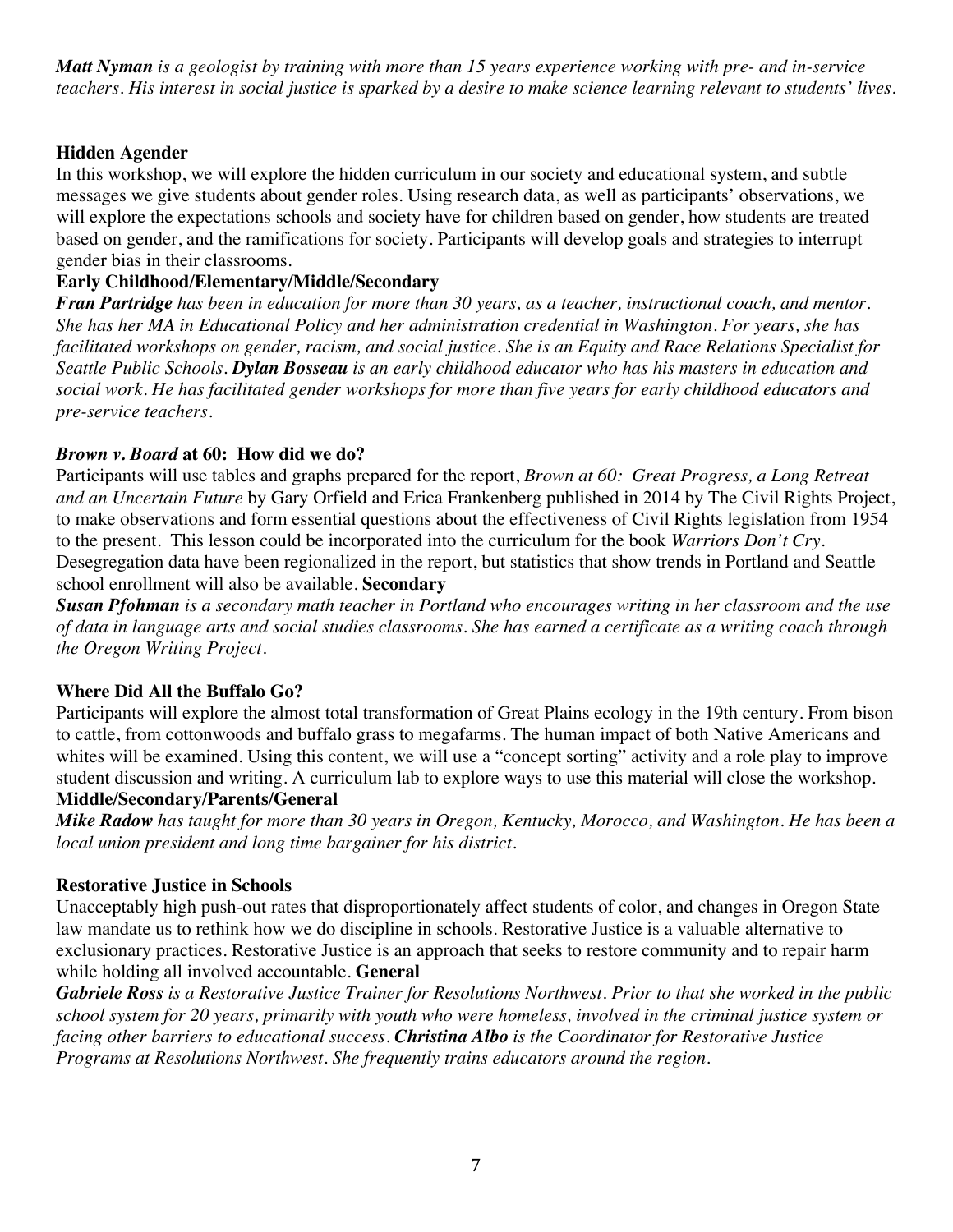#### **How To Lead a Structured Academic Controversy Via the 2014 Hobby Lobby Case**

This workshop has dual purposes. One is to present in a step-by-step fashion an approach for how to develop and lead a Social Studies teaching method known as Structured Academic Controversy, or SAC. The other is to facilitate an actual simulation of a SAC for the teacher participants. **Secondary/AP Government Teachers** *David Ruby is a Social Studies teacher and 2014 graduate of the University of Washington Secondary Teacher Preparation Program. He is also a 2014-2015 Choices Teaching Fellow.*

#### **Look Small, Think Big**

As early childhood teachers navigate the plethora of -isms that plague our society, how do we navigate the world of young children in a way that honors where they are developmentally in their wondering, their observations, their interactions with one another, and their concerns? Join us in exploring how to engage young children in dialogue and activity about race and ethnicity while protecting them from our adult worries about these important topics. **Early Childhood** 

*A mother of two little boys and a 1st-grade teacher at Catlin Gabel who has taught in both the public and private sectors, Mimi Tang knows that young children's curiosity and exploration about the world knows no boundaries except for the ones that adults impose upon them. The preschool and kindergarten art teacher at Catlin Gabel, Leondra Brackett is passionate about creating learning experiences that meet young children where they are and help them become thoughtful citizens of the world.*

#### **REAL HOPE for American Youth Without Papers**

This workshop highlights key issues of access and equity for students and families without papers. Using video, narrative, and spoken word to bring these challenges alive, participants will explore ways that teachers and schools can provide support and become advocates to their students. From building relationships to quality teaching, from advocating for families to educating about new legislation (DACA and The REAL HOPE Act), this workshop will provide ways that we can all work for real hope now.

#### **Secondary/General/Educators/Teacher Educators**

*Maria Timmons Flores is a professor of ELL & Bilingual Education at Western Washington University. She directs the Bridges Project (Building Bridges with Migrant Youth) as well as the Pathways to Teaching Alternative Route to Teaching Program. Nallely Carreon Camarillo is a College Access Corps Coordinator with the Bridges Project. She has worked as an activist and educator through her high school years between the USA and Mexico, Skagit Valley College, and now as a soon-to-be-graduate of Western Washington University. Berenice Rodriquez Zamora overcame many challenges to graduate from Western Washington University and pursue her dream to become a teacher. She is a bilingual instructional assistant, pursuing her teaching certificate in Elementary Education and Bilingual Education.*

#### **¡A colaborar! Taller para crear una red de traducción y creación de currículo en español**

Este taller tiene como objetivo establecer sistemas sostenibles de colaboración entre maestros bilingües y de inmersión para traducir y desarrollar materiales en español que tengan un enfoque en la justicia social. Para lograr esto, los asistentes tendrán la oportunidad de compartir recursos en español y sugerir como establecer redes para colaborar en la traducción, desarrollo e intercambio de materiales pedagógicos en español. Como parte de este proceso, se ofrecerá a los asistentes materiales de la editorial *Rethinking Schools* recientemente traducidos al español. This workshop will provide participants with *Rethinking Schools* materials recently translated into Spanish. It will also aim to establish sustainable systems through which immersion and bilingual teachers can work collaboratively to translate and develop a larger body of Spanish-language teaching materials with a social justice focus. To accomplish this, participants will be given the opportunity to share Spanishlanguage resources and brainstorm how to establish networks to collaboratively translate, develop, and share Spanish-language teaching materials. This workshop will be held in Spanish.

**Early Childhood/Elementary/Middle/Secondary/Parents/Spanish-speaking Educators and Activists** *Andreina Velasco and Maria Cecilia De Valdenebro are bilingual educators and co-founders of Konsonante (www.konsonante.com), an educational service company dedicated to developing teaching material and*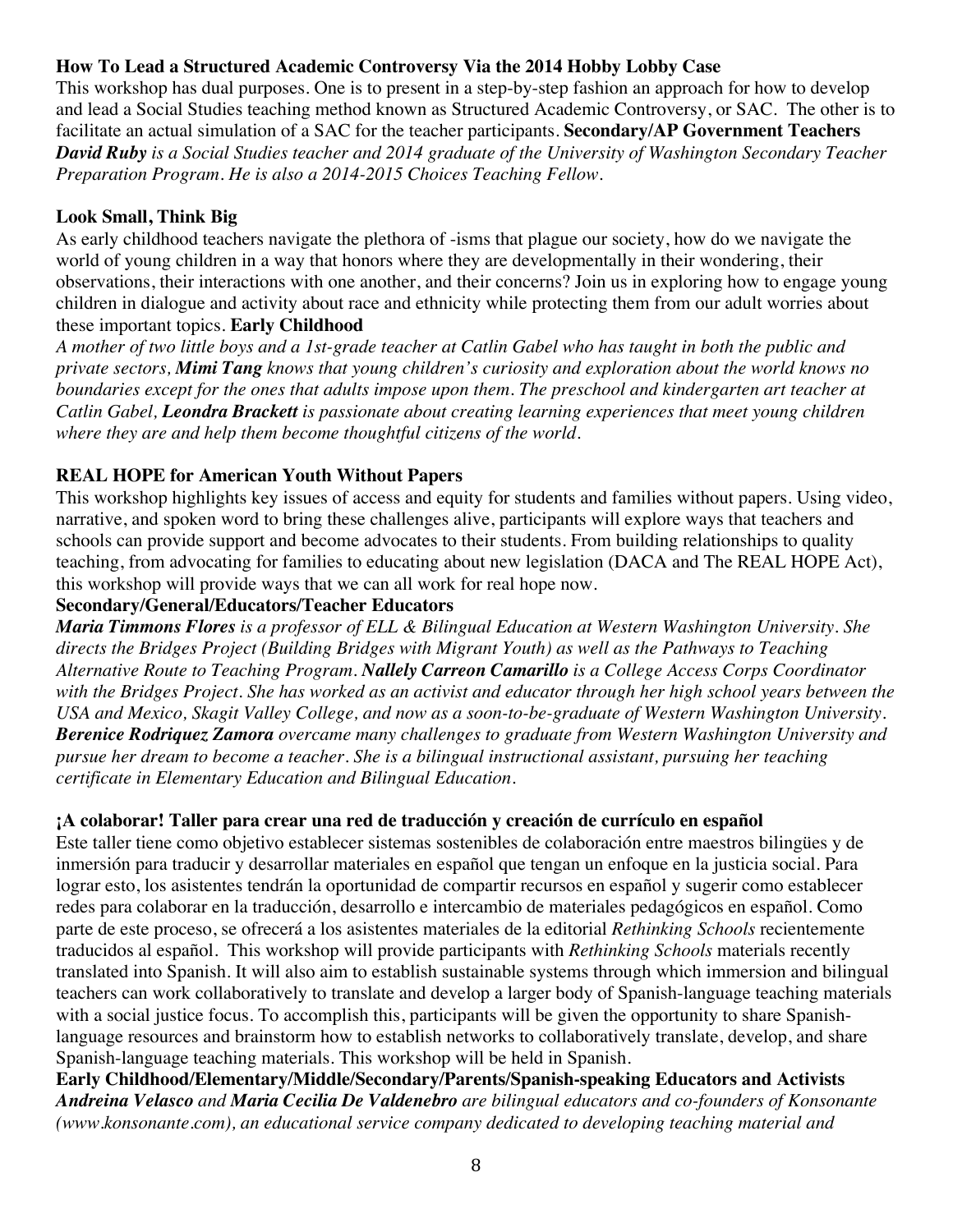*professional development opportunities in Spanish. Konsonante is currently coordinating volunteer efforts to translate* Rethinking Schools *materials.*

#### **Promoting Equity and Relevance in the Elementary Science Classroom: How to use modeling and talk structures to help students revise their understanding of everyday science phenomena**

All students come to classrooms with rich scientific ideas they've developed to explain events around them. This session explores how to engage and support students using scientific modeling and talk structures as tools to explain scientific phenomena relevant to their lives. Examples explored are from a 4th/5th-grade circuits unit, in which students develop and revise their models. Basing science learning in students' lives is critical to empower students to lead science community action projects. **Elementary/Middle**

*Marian Wagner is in her 9th year as a 4th/5th grade teacher at Salmon Bay in Seattle Public Schools. She has been a district lead science teacher since 2008 and has worked closely with district, community-based organizations, and University of Washington science education researchers to improve science education. Carolyn Colley is a research assistant in the University of Washington's College of Education. Her prior experiences as a bilingual elementary teacher in Texas prompted a move to Seattle to pursue a Masters' degree and continue on in the PhD program.*

### **Lunch: 11:45-12:30**

#### **Using Our Teacher (Singing!) Voice**

Unions used to lay claim to being "singing unions." Theater arts and music were incorporated into labor actions. Now, increasingly the music at union rallies consists of canned, recorded tunes. The Chorus (formerly the Washington Education Association Chorus) aimed to change that. We have a song book and a lot of educationrelated music to share. What if we all raised our teacher singing voices in CHORUS? Additionally we have engaging classroom music menus to share. **General**

*Jennifer Hall is a Seattle teacher who is committed to using music as a teaching tool in the classroom and at public forums, rallies, and marches. She is a member of Social Equality Educators, and of The Chorus (formerly the Washington Education Association Chorus. The Chorus has a great songbook to share.*

### **Session #2: 12:45-2:15**

#### **Who Rules the Schools?—How the Rich Passed Charter School Reform in Washington State**

WA State Initiative 1240—legalizing charter schools—passed by popular vote in November of 2012. This interactive presentation and discussion will address exactly how wealthy elites used their resources to pass this charter school law. This session will feature a mixer/tea party activity, a presentation of research findings, and conversation about implications. **Elementary/Middle/Secondary/Parent/General**

*Wayne Au is a Rethinking Schools editor, former Seattle Public Schools teacher, and an Associate Professor in education at the University of Washington, Bothell. The author and editor of numerous articles and books, he most recently co-edited the Rethinking Schools publication, Pencils Down.* 

#### **Moving from Kindness to Justice: Creating Social Change in the Elementary Classroom**

In this workshop participants will reflect on acts of justice, scenarios, and personal actions that will help our young learners create social change within their own community. Participants will experience moving beyond acts of kindness and into acts of justice as a daily part of their classroom community, as well as fostering an environment that disrupts the negative reputations students carry with them from year to year. Participants will explore a variety of books, have time to write their own stories of justice, collaborate and generate ideas to take back to the classroom. **Early Childhood/Elementary/Parents/General**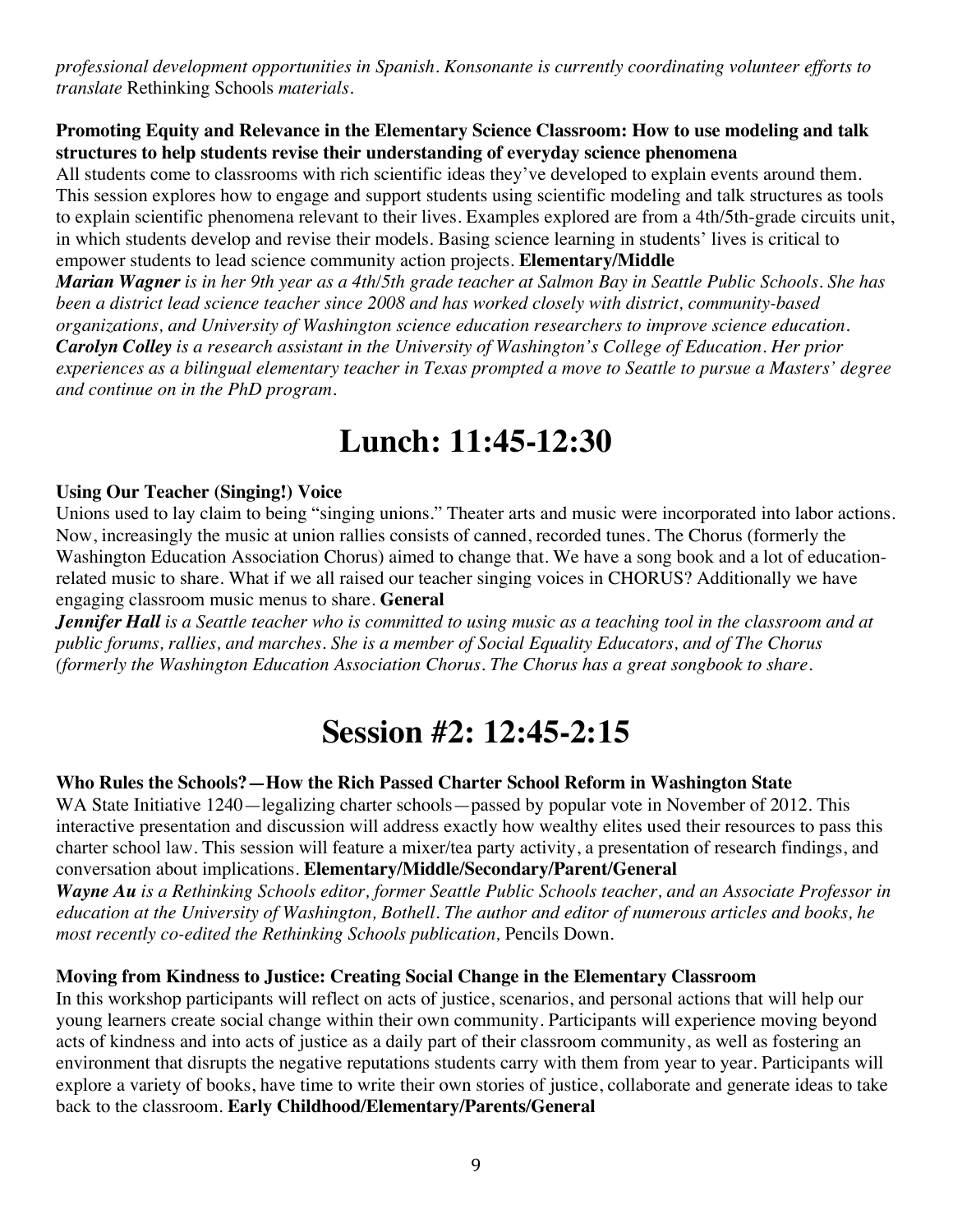*Roseann Bennett is a 5th grade teacher at Irvington School, in Portland. She participated in the Oregon Writing Project and the Teaching of Writing Graduate Certificate Program. Katie Wich teaches a 4/5 blend at Irvington School. She also works with youth of Oregon's deployed military personnel.*

#### **My Baby Rides the Short Bus**

Families of people with disabilities and people with disabilities advocate for diverse and sometimes contradictory theoretical models for educating students with disabling conditions. We will explore some of the tensions that arise when different advocates for the same students have different perspectives on appropriate approaches, then build a tool for supporting educators in making decisions that are legal, ethical, and promote social justice. **Elementary/Middle/Parents/General/Special Education**

*Yantra Bertelli is a teacher in a Special Education program for students who have emotional and behavioral challenges. She is the parent of four children and co-editor of the book,* My Baby Rides the Short Bus**.** *Sarah Talbot is an elementary school principal in Seattle. She is the parent of four children and co-editor of the book,*  My Baby Rides the Short Bus.

#### **How Will We Feed the World? Teaching About La Vía Campesina, the Largest Social Movement You'll Never Read About in a Textbook**

The global small farmers movement, La Vía Campesina, has 200 million members in its affiliated organizations. It has articulated a vision of food sovereignty as a direct challenge to the market-driven policies favored by corporations and governments in the "developed" world. In this workshop, we'll explore a number of participatory activities to get students thinking about hunger, food, farming, and justice. **Secondary/teacher educators**

*Bill Bigelow taught high school social studies in Portland for almost 30 years and is the curriculum editor of*  Rethinking Schools *magazine. He co-edited the forthcoming* A People's Curriculum for the Earth: Teaching Climate Change and the Environmental Crisis.

#### **Panel Discussion: A Case Study of the 2012-2013 Race Curriculum Controversy in Seattle Public Schools**

In 2012, the Seattle School Board passed a landmark policy, Ensuring Educational and Racial Equity. That same year, Seattle Public Schools supported one complaining white family opposed to a study of race at The Center School, first by suspending the race curriculum and then by transferring its teacher. What strategies were used to attack the study of race? And why was the teacher, despite positive yearly evaluations and numerous accolades, so vulnerable to this attack? How can educators protect themselves and the classroom as a safe forum for understanding race and challenging racism? Listen to teachers and alumni who fought to restore the suspended curriculum and overturn the administrative transfer. **Middle/Secondary/Parents/General** *This panel discussion features several Seattle Public Schools teachers and students (now alumni) directly involved in reinstating the race curriculum and race curriculum teacher to The Center School: Gerardine Carroll and Jon Greenberg, Center School humanities teachers; Susan Stahl, Ballard High School language arts teacher and doctoral student in the College of Education at the University of Washington; and Sophia Lucas, Yasab Pfister, Fredrick Mansfield, Emma Sadinsky, and Kylin Sandstrom, all inspirational former students from the 2013 and 2014 graduating classes.*

#### **East of 82nd: Stories Behind the Statistics**

In this workshop we explore how statistics reported through mainstream media create labels and stereotypes that conflict or confirm our experiences and our students' experiences in their neighborhoods. We then develop narratives that speak back to the labels and empower students to tell the true story behind the statistics. **Middle/Secondary**

*Jessica Classen is an English and reading intervention teacher at David Douglas High School where she has taught since 2005. Andrea Shunk has taught English and reading strategies at Fir Ridge Campus, an alternative high school in the David Douglas School District, since 2008.*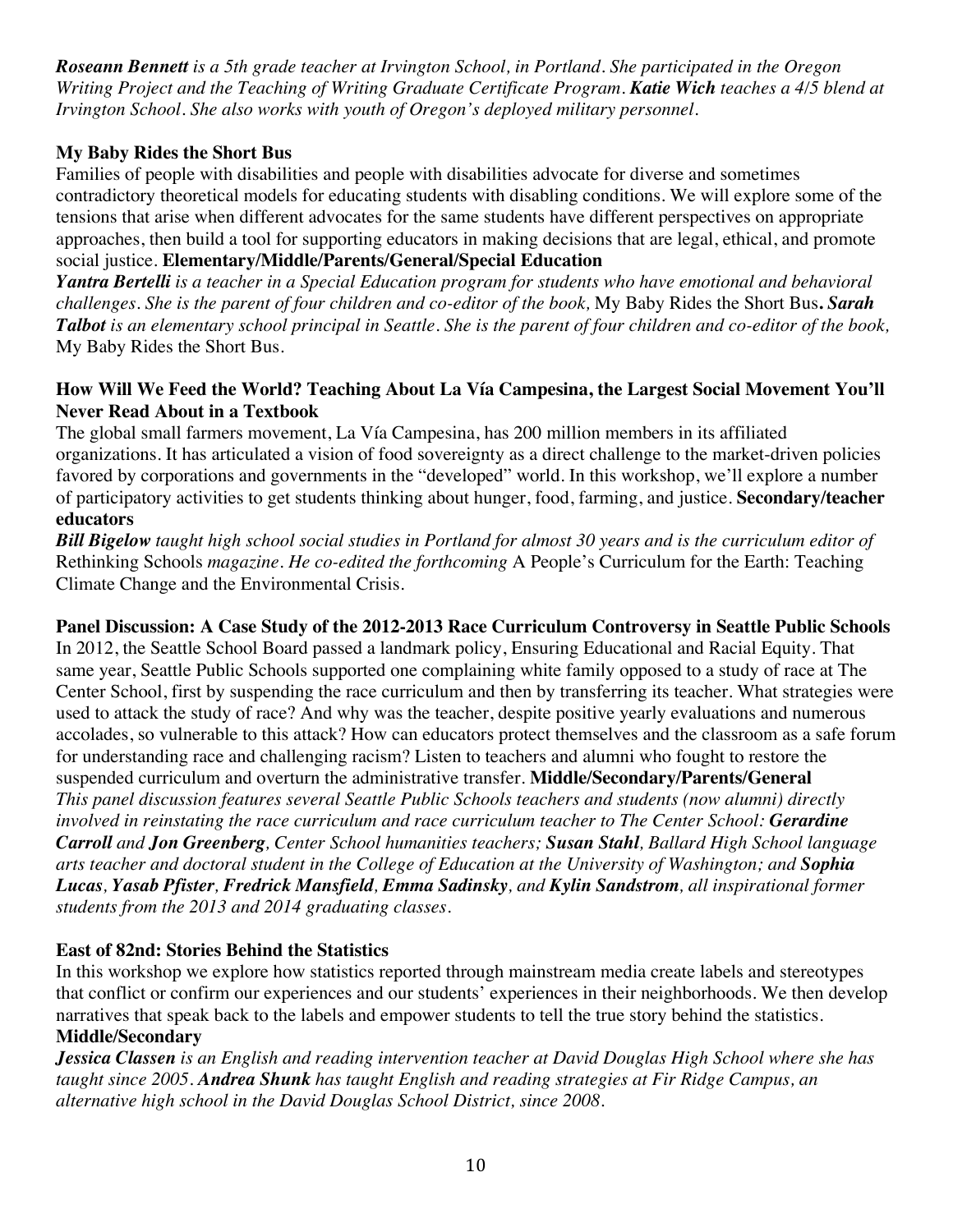#### **Honoring the Whole Student in Assessments**

This workshop is for individuals standing against standardized testing and/or developing assessments honoring the whole student. Participants will examine questions about presenting a positive image of teacher-made assessments to the public along with using a protocol for examining student work. The protocols are an introduction to a collaborative look at student work and honoring what we sometimes forget to respect in assessment. Participants will also leave with tools for evaluating multiple intelligences in their assessments.

#### **Middle/Secondary**

*Rachel Eells has taught both in middle and high school over the past 12 years and was actively involved in the MAP boycott in 2013.*

#### **The Mexican Teachers' Movement: Lessons, challenges, and victories. Film and discussion.**

Watch and discuss the documentary film, *Granito de Arena*, the award-winning account of the Mexican teachers' movement and their 30-year struggle to confront neoliberal education reform. The filmmaker will be in attendance with updates on the status of education reform in Mexico. **General**

*Jill Freidberg has been producing social justice documentary films for 20 years. When she's not making films, she's teaching others how to make films, currently at the University of Washington-Bothell.*

#### **Origins of Inequality**

First Occupy and now Thomas Piketty's book, *Capital*, have stimulated renewed interest in economic inequality. This workshop presents a module to explore this important social science issue. Because the module requires only fractional arithmetic and graphical interpretation, it is appropriate for upper elementary and middle school, as well as high school students. In the workshop, we'll use a few Piketty graphs to summarize crucial historical trends in inequality. Then we'll examine a simplified version of an economic model published in *The ABCs of Political Economy* that can help students discover on their own how labor and credit markets can generate the kind of escalating inequality Piketty draws attention to.

#### **Elementary/Middle/Secondary/Parents/General**

*Robin Hahnel is a widely published radical political economist, Professor Emeritus from American University, and recent winner of the John Eliot Allen outstanding teaching award at Portland State University.*

#### **The Politics of Play: Society, Justice, and The Sports Essay**

From Jackie Robinson's color-line crossing to Muhammad Ali's army induction refusal, from John Carlos' iconic raised fist to Billie Jean King's outspoken challenge of the athletic patriarchy, and from Donald Sterling's racist rant to Michael Sam's draft-day kiss, American sports has been, and continues to be, a ripe field of historical and cutting-edge socio-political issues begging for classroom exploration. This workshop will view social justice through the lens of sports as well as explore ways to teach sports writing in the secondary classroom. **Middle/Secondary**

*Chris Hawking is an Oregon Writing Project coach, has written for* Rethinking Schools*, and teaches high school language arts in Milwaukie, Oregon.*

#### **Social Media for Justice**

This workshop will model literacy strategies, include materials, and share tools to help you discuss with students how social media can be used as a tool for justice. Modern examples such as drug cartels in Mexico, protests in Ferguson, and modern revolutions will be used as a frame of reference. **Secondary**

*Kimberly Hoffman Kanof teaches Social Studies in Portland at Madison High School. To improve students' access to tech, Kim supports an after-school computer science and robotics club. She formerly taught in Washinton, DC and Boston. Jason Leonard Miller teaches 9th-grade Modern History, History of Sports and History of Portland at Madison High School.*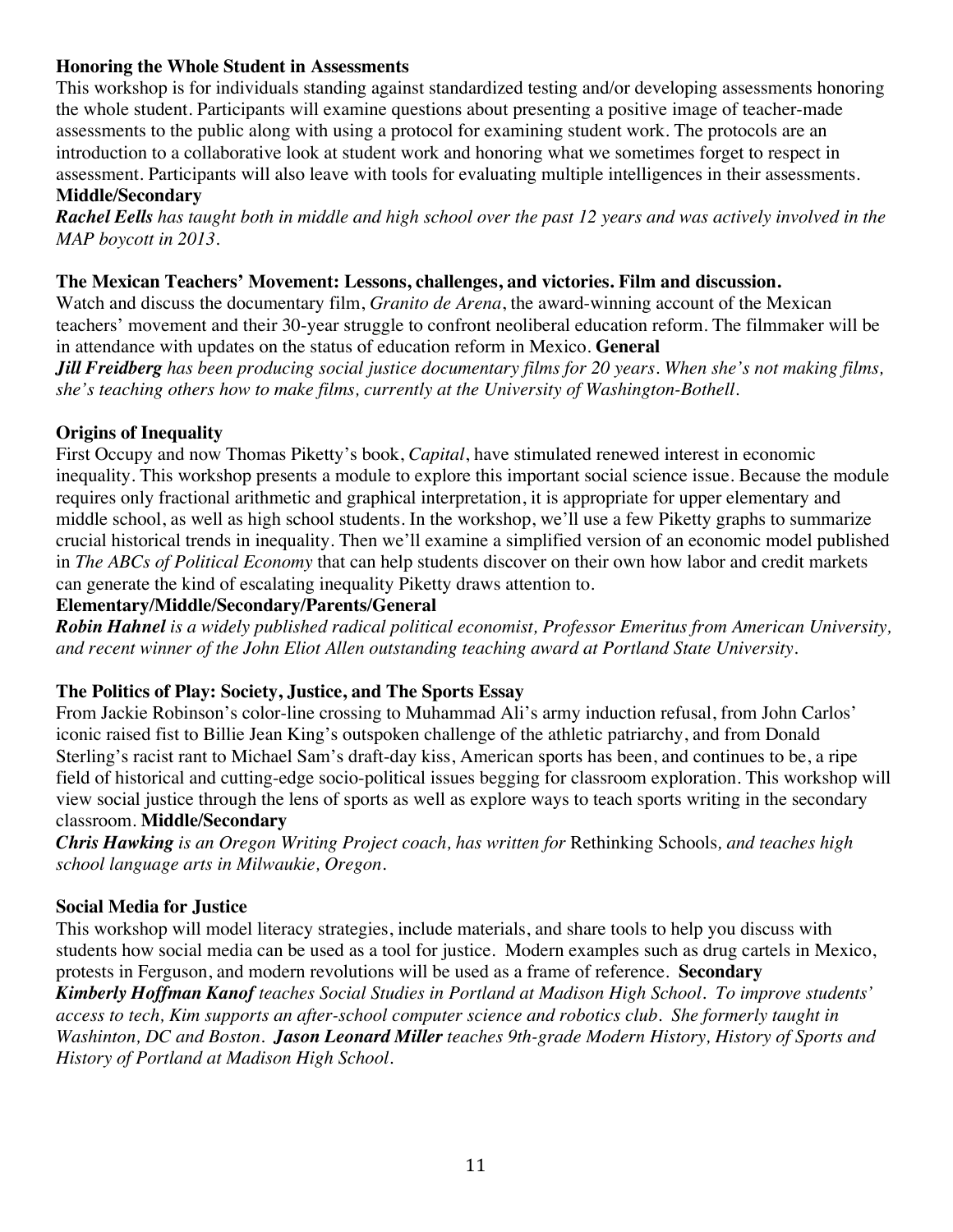#### **Talking About Skin Color with Children**

Adults in the lives of children need to able to have comfortable conversations with children about skin color differences. **Early Childhood/Elementary**

*Katie Kissinger is an activist, educator for social justice, early childhood educator, adjunct college instructor, and author of* All the Colors We Are: The Story of How We Get Our Skin Color *(Redleaf Press). She contributed to* Rethinking Early Childhood Education *(Rethinking Schools).*

#### **Latinos in Action: Creating Positive Change Through Education and Service**

This presentation focuses on a service-based learning program called Latinos in Action that provides leadership opportunities to students through service and education. Students from Burlington Edison High School's Latinos in Action class will lead audience members through an activity designed to bring about a discussion surrounding the power of diversity and recklessness of assumption. While tutoring at local elementary schools during the school day, Latinos in Action students become role models and demonstrate the power of being both bilingual and Latino. At the end of the session, the audience will have an opportunity to talk with the students about the program. **Middle/Secondary/General**

*The Latinos in Action program is in its 8th year and consists of bilingual Juniors and Seniors from Burlington Edison High School in Burlington, Wash.*

#### **Considering College: Exploring Mathematical Literacy in the Classroom**

Participants will explore the current trends in college acceptance, retention, and post-college considerations through charts, graphs, and raw data. Using the data to drive inquiry, this workshop provides a model for the use of mathematical literacy in the classroom. In small groups, participants will construct written claims and use the data as evidence to support their writing. Teachers will reflect on how to use more numeric data within their classroom, or to add writing to their math curriculum. This workshop will also explore current understandings and perceptions around advising students regarding college. **Secondary/Counseling**

*Kevin Marshall is a public high school English teacher, yearbook advisor, union advocate, activist, and assistant basketball coach*. *Ryan Ghan is a special education and math teacher at Madison High School in Portland. For the last seven years, he has focused primarily on math intervention work in high school and junior high classrooms.*

#### **Rethinking Democracy & Organizing for Change**

This workshop will help prepare youth for the central social crises of our times: reclaiming participatory democracy and creating sustainable communities. Participants will learn about the historic roots of corporate constitutional rights and its impact on democracy, economy, and society; understand how real democracy protects human values and what we love; and use peer resources to engage youth in matching their passion with direct (nonviolent) action to become effective change agents and movement-builders. Content-heavy; materials provided. **Middle/Secondary/Community Organizers**

*Riki Ott is co-founder and director of Ultimate Civics, a project of Earth Island Institute, calling to amend the U.S. Constitution to end corporate rule. She shares her knowledge and skills on "democracy literacy" and the high costs of Extreme Energy with people of all ages to help move dialogue into action for reclaiming democracy and transitioning off fossil fuels.*

#### **"How do we use the water?": Teaching the Struggle for Restoration in the Klamath Basin**

The struggle for access to declining fresh water resources is a global problem. This workshop for elementary teachers illuminates the historical, political, and ecological stakes of the water fights in the Klamath Basin. Through a role play, interactive timeline, and structured conversation, participants will gain strategies for making big ideas understandable for little learners and concrete methods for developing reasoned and resonant student writing. **Elementary**

*Marcos Rodriguez is a 4th- and 5th- grade teacher at Peninsula K-8 in North Portland. Before coming to Peninsula, Marcos taught in Baltimore and worked as a coach for Playworks. Mark Hansen teaches 2nd and*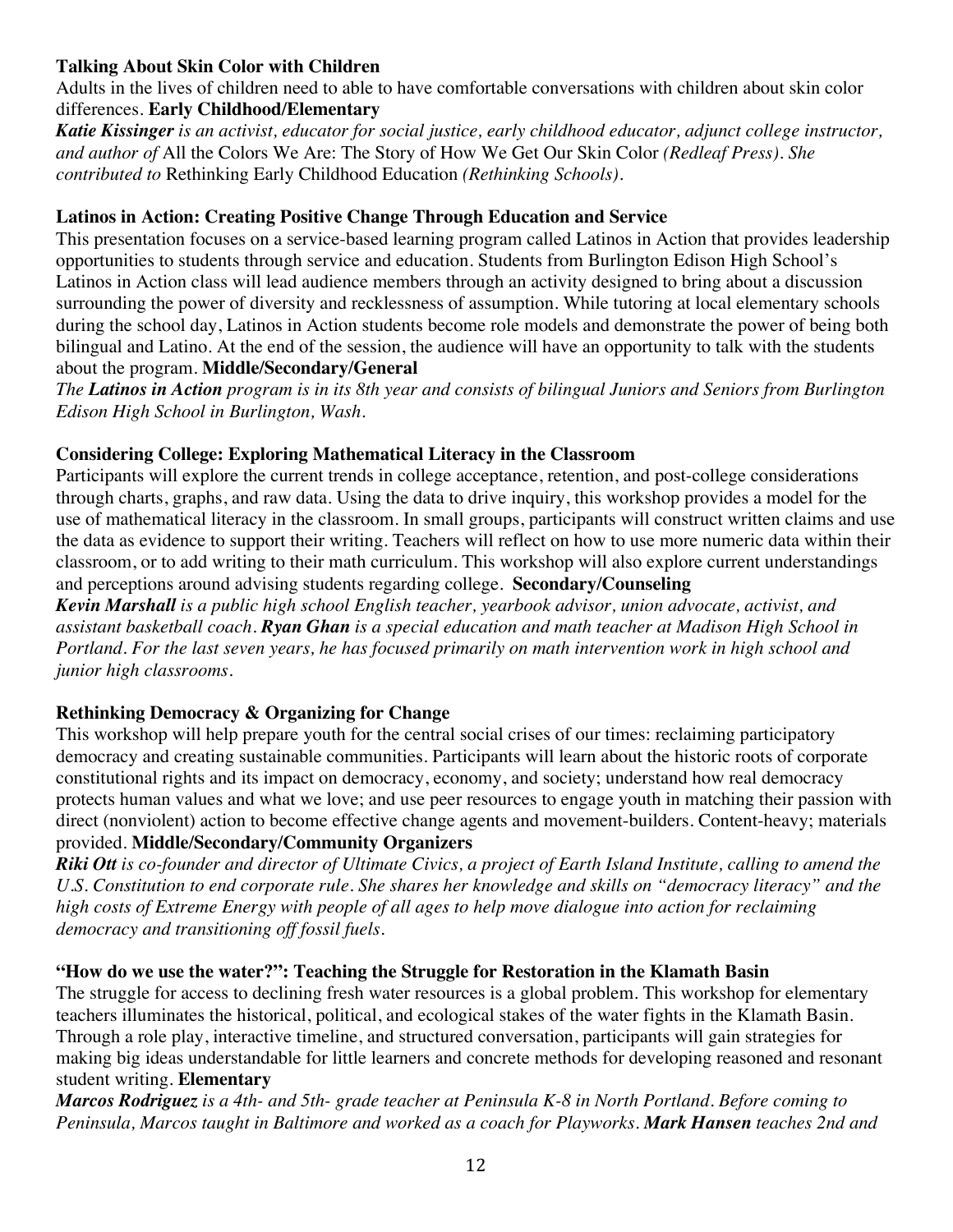*3rd grade at Lewis Elementary in Southeast Portland. He is also the co-Director of the Oregon Writing Project at Lewis and Clark College.*

#### **Developing "Activist Ally" Consciousness on Race and Racism in the Privileged Classroom**

Social justice curriculum for students in elite middle and secondary schools often focuses on students' own racial and economic privilege. While such curriculum is important for developing the critical consciousness of anyone who benefits from others' oppression, it may not go far enough. Without context, it risks reinforcing a worldview in which such students remain at the center. This workshop begins from Katy Swalwell's suggestion that we teach students to develop an activist ally consciousness. To that end, we explore multimedia curriculum for teaching equity and literacy on race and racism in the mostly white classroom. Workshop participants consider applications and challenges for their own practice. **Middle/Secondary**

*Lisa Sibbett has taught English and Social Studies for nine years. She is working on her PhD in Secondary Social Studies Curriculum & Instruction at the University of Washington.*

#### **Teacher-Parent-Student-Community Alliances for Education Justice**

Drawing from the experience of the Portland Teachers Solidarity Campaign and the recent Portland Association of Teachers contract struggle, this workshop explores the challenges of building district-wide campaigns for the schools our students deserve.

#### **Early Childhood/Elementary/Middle/Secondary/Parents/General/Activists**

*Elizabeth Thiel, Portland high school teacher, parent and union leader; Kathy Garris and Jessica Oakes, parents and school "cluster" leaders during Portland teachers' contract struggle; Zoe LaDu, high school student union leader; Jamie Partridge, retired community organizer and "cluster" leader.*

#### **Teaching with Primary Sources: The WWII Incarceration of Japanese Americans**

How can we be our best in the time of fear? See how Densho, the Japanese American Legacy Project, uses primary source materials along with effective reflective thinking routines to unpack the story of the unjust incarceration of more than 120,000 Japanese American citizens following the bombing of Pearl Harbor. **Elementary/Middle/Secondary**

*Susan Tripp and Barbara Yasui are experienced classroom teachers with years of work in multicultural education. Both are senior trainers with the REACH Center and volunteer with Densho, the Japanese American Legacy Project.*

### **Session #3: 2:30-4:00**

#### **Equity Based ELD: Teaching Language with a Social Justice Lens**

Participants will learn how to integrate social justice themes and language learning for their emerging bilingual students. We will provide an overview of the Justice Fighters Unit we developed in 1st grade that examined the role of Martin Luther King, César Chávez, Ruby Bridges, and Malala Yousafzai in our community. Through guided activities, participants will gain an understanding of how to plan integrated content-based units to facilitate critical thinking skills and English language acquisition. **Elementary**

*Amy Collinge and Guiza Ramirez met through a pedagogical exchange program in Guatemala. They taught 1st grade Spanish Immersion at Rigler School in Northeast Portland, and are currently working as full-time mentor teachers in Portland Public Schools.*

#### **Global Leadership: Classroom Strategies You Can Use to Create a Class Where Everyone Gets It and Democracy Reigns**

Global Leadership reflects an innovative approach to high school social studies that focuses on social and environmental justice through service learning and hands-on leadership skill building. This workshop offers strategies for creating an environment in which students are responsible for their own learning and accountable to fellow classmates. This workshop will also show how to introduce students to global issues, challenge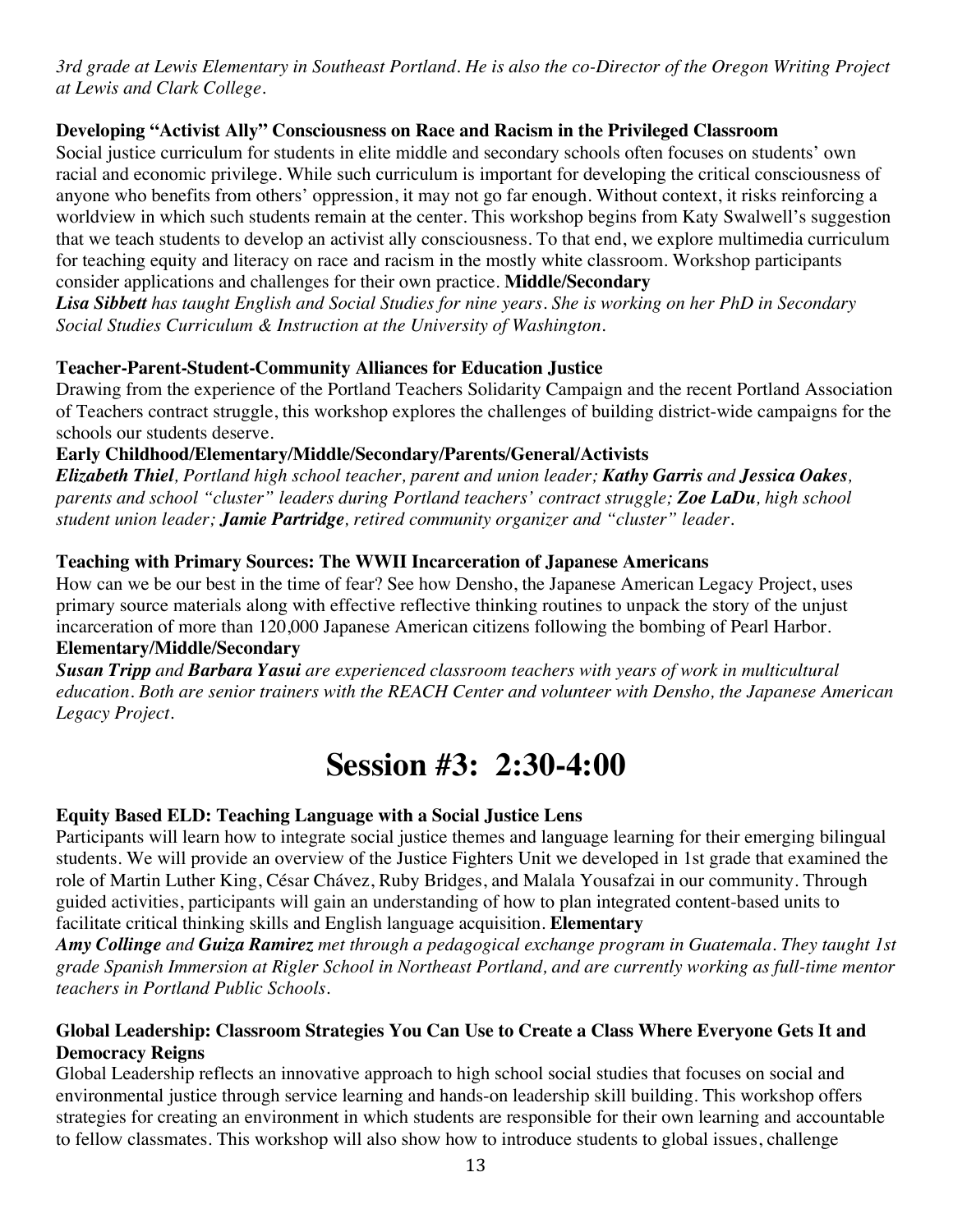students to make changes in their own lives, and show ways that students can take action in their communities, homes, and schools.

#### **Secondary/Administrators**

*Christopher Fontana has been the Executive Director of Global Visionaries since 1999. He will be accompanied by students from the Global Visionaries Youth Board who have received anti-oppression training.*

#### **Chinese Laborers in the Pacific Northwest: How Economic Turmoil Fueled Discrimination**

When thousands of Chinese laborers arrived in the Northwest, they were unwanted immigrants seen as draining society, driving down wages, and unable to assimilate to U.S. culture. Many vigilantes took action against them; there were riots, murders, and eventually the Chinese were forcibly expelled from Seattle and Tacoma. This interactive presentation focuses on an incident in Issaquah in 1885 and introduces a larger unit about immigration. Participants will learn about the relationship between a struggling economy and anti-immigrant sentiments through history. Those participating will walk away with activities that build up to a written piece promoting multiple perspectives. **Elementary/Middle/Secondary**

*Jennifer Healey teaches ESL and Social Studies at David Douglas High School, in Oregon. Rosie O'Hara teaches 4th grade at the Creative Science School in Portland. She participated in the 2014 National Endowment for the Humanities Summer Scholar Program, "From Immigrants to Citizens: Asian Pacific Americans in the Northwest.*"

#### **Surviving School Reform: When the Reformers Come to Town**

Corporate school reform has been spreading from urban to suburban districts. But so has resistance. Through stories from Newark and Montclair, New Jersey and other parts of the country, this session will look at how urban/suburban reform struggles are linked and at efforts to build coalitions for educational justice that cross boundaries and can help change the current policy agenda.

*Stan Karp was a high school teacher for 30 years and is a Rethinking Schools editor. He currently works for New Jersey's Education Law Center. He co-edited* Rethinking Our Classrooms, Volumes One and Two*; and*  Rethinking School Reform*.* 

#### **Ganas: A Model of Bi-Cultural Latino Middle School Leadership Development**

Ganas is an after-school program for Latino students designed to develop bi-cultural leaders: students who possess the skills, knowledge, and drive to become leaders in the larger community without surrendering their cultural integrity. This workshop will present the history and the day-to-day operations of Ganas for educators who may want to start their own Ganas program. **Middle** 

*Fernell Lopez is a Bilingual Instructional Assistant and Family Liaison. Since the beginning of Ganas, he has been a fervent promoter with students and parents, and became a Ganas coordinator in 2012. Leah Barrera is a sophomore at the University of Oregon. Leah helped found a MEChA chapter at her high school, is a former Ganas student, and this is her first year as Ganas Director. Alex Romero is a bilingual and bicultural senior at the University of Oregon. Having experience volunteering in many different after school programs including Ganas, he is eager to be one of the directors for 2014.*

#### **Innovative Ways to Teach All Students Using the "Since Time Immemorial" Tribal Sovereignty Curriculum**

Participants will receive an overview of the "Since Time Immemorial" Tribal Sovereignty online curriculum developed through Washington State's Office of Native Education and be actively involved in a number of lessons from the curriculum. This curriculum is designed for all students and has been endorsed by all 29 federally recognized Tribes in Washington as an authentic voice and resource for understanding tribal sovereignty, history, and culture. Participants will (1) discover the vast resources in this free online curriculum, (2) participate in effective strategies for engaging all students, and (3) locate authentic, tribally endorsed lessons that can be taught immediately. Each person attending will also receive a packet of STI curriculum materials. **Elementary/Middle/Secondary**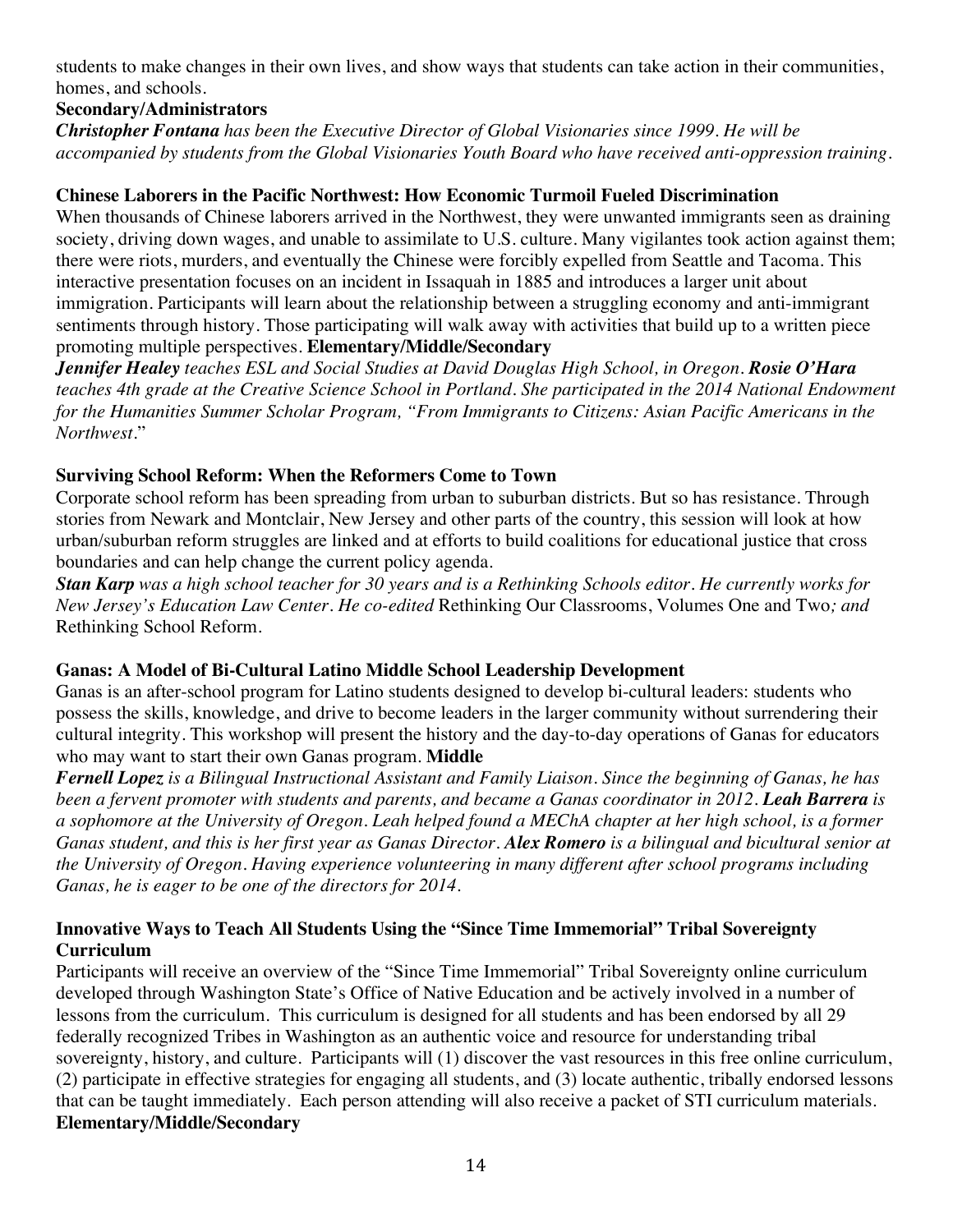*Laura Lynn is a lead trainer of the "Since Time Immemorial: Tribal Sovereignty in Washington State" curriculum. Lynn serves as the Education Consultant with the Puget Sound Educational Service District's Native American Education Program to provide cultural and academic opportunities for more than 1,100 American Indian and Alaska Native students in five regional school districts in south Pierce County.* 

#### **Breaking Out of Gender Boxes**

Gender is part of everyday life, affecting the way we move in this world. In this workshop, we will explore how society places people in gender "boxes" and how these stereotypes influence our identity and judgment of others. After exploring and sharing our personal experiences with gender, we will discuss how gender shows up in our classrooms and how we can foster spaces that are inclusive of all genders. **General**

*Lisa Meersman works as a Student Success Advocate with Step Up at Madison High School in Portland. She graduated from Portland State University with a degree in Community Development and leads anti-oppression workshops with both youth and adults in the Portland area. Blair Adornato teaches Social Studies at Mt. Scott Learning Center in Southeast Portland. She attended Gonzaga University, and Lewis & Clark College for her Masters of Arts in Teaching with a Social Studies endorsement.*

#### **Health Care: Human Rights, Inequality, Economics, and Workers' Power**

This session explores lessons on the problems of our current private and profit-oriented health care system and how it compares to other systems in the world. We'll examine the issue from personal stories, human rights issues, economics, and the prospects for a broad working class movement led by unions to reduce inequality and benefit everyone. **Middle/Secondary/Unions**

*Hyung Nam is a former member of the Rethinking Schools journal editorial board and an education and union activist. He is also the education chair for Health Care for All Oregon, the organization campaigning to create a state single-payer system in Oregon.*

#### **Slam Poetry: An Avenue for Cross-Cultural Collaboration**

Mirroring the work of a SlamBoo, a Slam poetry collaboration of urban, rural, and suburban Slam poets committed to spanning race, class, and geography with performance poetry, participants will collaborate, create and perform original Slam poems.

#### **Middle/Secondary/Parents**

*Charles Sanderson teaches at Chief Joseph and Ockley Green School in Portland after spending more than a decade as a rural educator. He is a founding member of SlamBoo. Abigail Marx is the reigning SlamBoo Grand Slam Individual Champion. She is the editor of* Reflections*, a middle school literary journal, honoring and celebrating the artistic voices of young people. Jodelle Marx is an avid Pony Club member, teaming up with her horse King of Hearts to compete in dressage, show jumping, and cross country. For the last two years, she has been an assistant Slam poetry coach in St. Helens, Oregon. Kyleah Puyear and Emily Nollette are sophomores at St. Helens High School. Emily is an avid basketball player and Kyleah has a passion for photography; even though they aren't "related," they live together as siblings.*

#### **Teaching Reconciliation Through Hockey, Art & Story**

Reconciliation is one of the most powerful, difficult, and necessary processes we undertake as we try to rectify past injustices. This workshop will examine some of the effects of racism and discrimination against indigenous peoples, with a specific focus on residential schools. We will explore strategies and activities based around the story "Indian Horse," as well as contemporary and traditional forms of indigenous art. Participants will receive handouts, unit ideas, and access to digital blog with resources.

#### **Middle/Secondary/Counselors/Youth Workers**

*Alana Sawatsky is a high school teacher living in East Vancouver, Washington, who is passionate about travel, teaching, photography, and social justice.*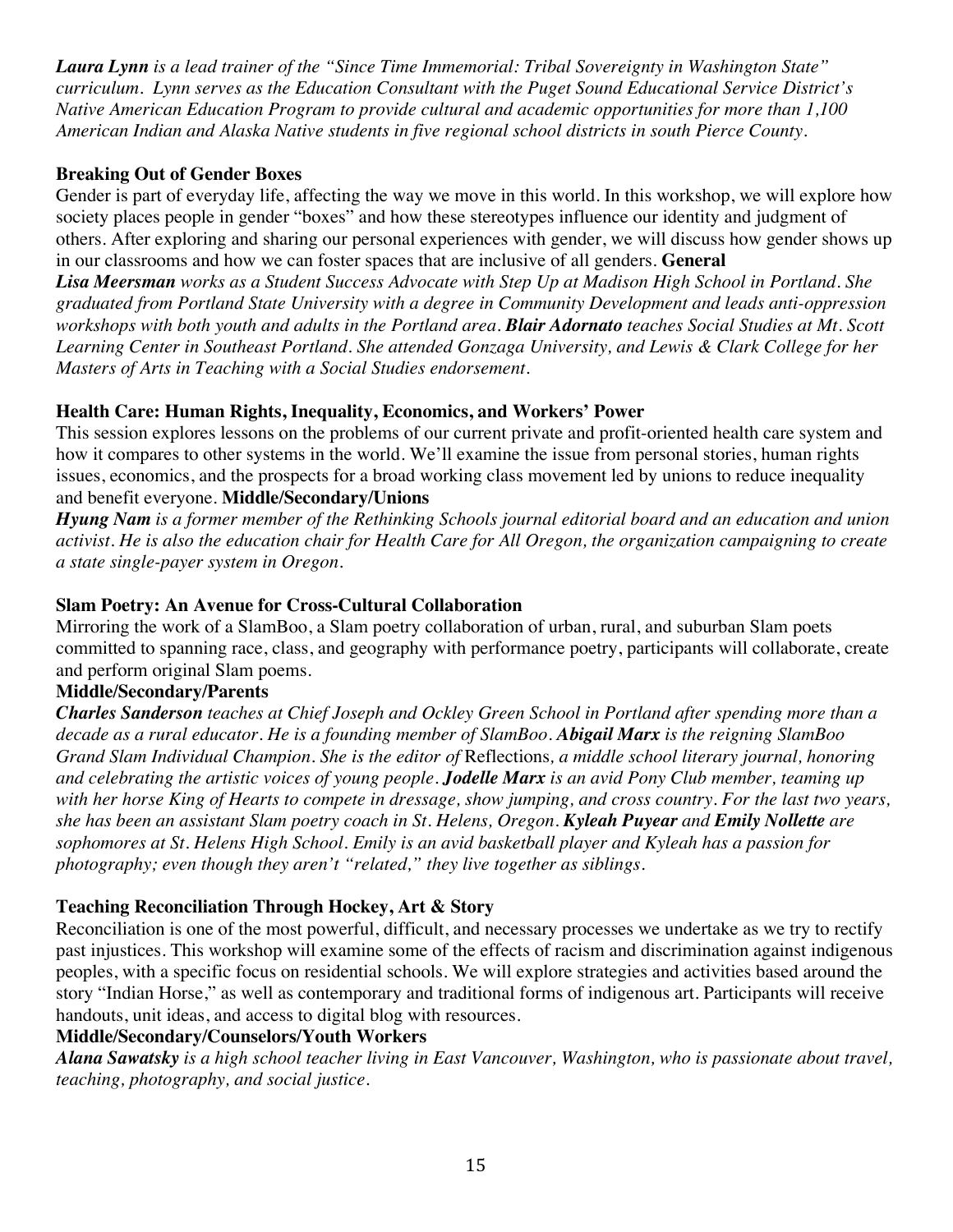#### **The Future of Children: Encouraging Activism Through the Reggio Emilia Approach**

How can educators support children to become active participants in society? In this workshop we will examine how, through a self-guided, emergent curriculum, empowerment can, and should, start at an early age. We will focus on how the Reggio Emilia approach teaches children responsibility, contribution, and respect. This workshop mixes discussion, Q&A, and hands-on activities to provide a full picture of how educators can support children in becoming advocates and activists. **Early Childhood/Parents/General** 

*Shalla Sayed has worked in early childhood education for more than 15 years. She has worked in programs with emergent, play-based curricula and has experienced first-hand the impact of putting children at the center of their learning. Bria Bloom is a child education specialist, working in a Reggio Emilia-inspired early childhood education program in Seattle. She writes about education on her blog: http://arsvigeo.com.*

#### **Indigenous Peoples Confront the Climate Crisis**

The world's indigenous people are the least responsible for climate change yet are suffering the most from its consequences. How should they respond to this injustice? This workshop will introduce participants to a classroom-tested role play that focuses on how indigenous peoples around the world are being affected by and responding to the climate crisis. **Middle/Secondary** 

*Tim Swinehart teaches social studies at Lincoln High School in Portland, and is co-editor of the new Rethinking Schools book,* A People's Curriculum for the Earth: Teaching Climate Change and the Environmental Crisis.

#### **Understanding Hmong/Mong Parental Involvement**

This workshop is about opening avenues of discourse about Hmong/Mong parent involvement at school. Participants will gain deeper inside knowledge about Hmong/Mong parents' perspectives on school and their children's teachers and administrators. Presenters will highlight Hmong/Mong cultural elements and discuss respectful and authentic ways to help school administrators and teachers who work with Hmong/Mong American parents to establish strong partnerships.

#### **Early Childhood, Elementary School, Middle School, Secondary School, General**

*Yer J. Thao is an associate professor of education at Portland State University. He teaches multilingual and multicultural education. Kirk T. Lee is a doctoral student in education at Portland State University. His research focuses on working with parents and students from multilingual and multicultural backgrounds.*

#### **The Other Internment**

The workshop will walk participants through the history of the Japanese Latin American people's experiences with abduction, internment, and deportation. A three-week unit will be condensed into the 90-minute session to give people a chance to have hands-on experience in the activities as well as have a deeper understanding of the content background. A group of Roosevelt High School students will join in this workshop to provide their insight from having engaged in this unit together during this past school year. In addition, at the time of the conference, a special news investigative documentary will be airing in Japan (in early October) that would have filmed my students engaging in the unit in the classroom as well as interviews with Japanese Latin American survivors. We hope to introduce this documentary into the workshop as an additional resource for teaching on this important historical experience as U.S. Congress continues to hold hearings with survivors to determine the issue of redress. **Secondary**

*Moé Yonamine teaches at Ockley Green K-8 School in North Portland and formerly taught at Roosevelt High School. She is a Rethinking Schools editorial associate and writes regularly for* Rethinking Schools*. She is the mother of four.*

#### **World Water Week: How to Create a School-Wide Festival**

For the past four years, students and teachers have organized World Water Week at Chief Sealth International High School in Seattle. Noah Zeichner and his students will lead some of the activities from the World Water